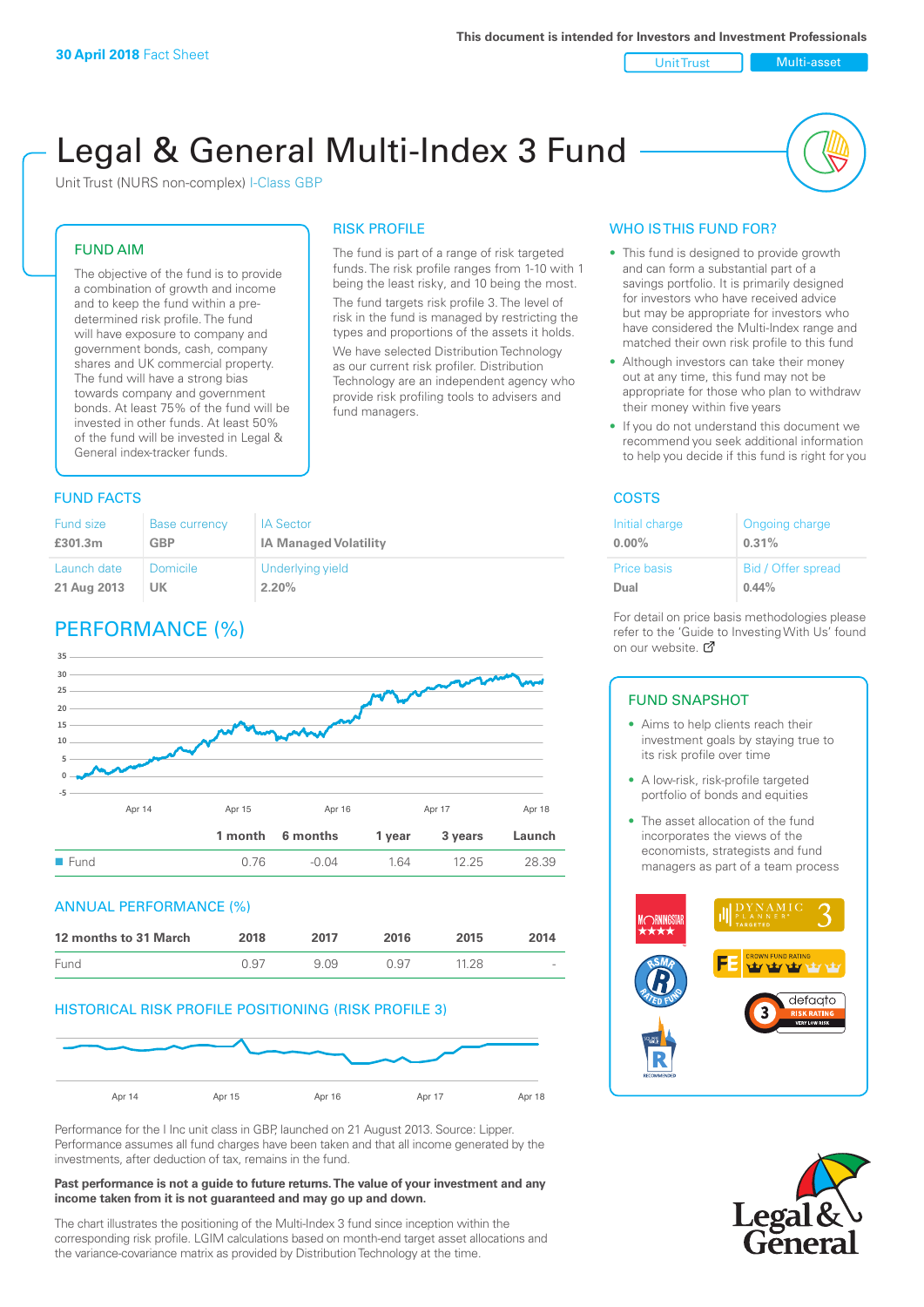### Legal & General Multi-Index 3 Fund

Unit Trust (NURS non-complex) I-Class GBP

### PORTFOLIO BREAKDOWN

All data source LGIM unless otherwise stated. Totals may not sum due to rounding.





#### FUND MANAGERS

The fund managers have responsibility for managing the multi-index fund range. They are part of the Multi-Asset Funds (MAF) team in LGIM. This team focuses on designing and managing multi-asset funds that are tailored to match the specific objectives of various client types. The team sits within a wider Asset Allocation team which combines both depth of experience with a broad range of expertise from different fields, including fund management, investment consulting and risk management roles.

## TOP 10 HOLDINGS (%)

| <b>LGIM Sterling Liquidity Fund Class 1</b>                      | 11.5 |
|------------------------------------------------------------------|------|
| L&G Global Inflation Linked Bond Index Fund                      | 10.8 |
| L&G All Stocks Gilt Index Trust                                  | 9.6  |
| L&G Sterling Corporate Bond Index Fund                           | 9.4  |
| L&G Short Dated Sterling Corporate Bond Index Fund               | 7.9  |
| <b>LGIM Global Corporate Bond Fund</b>                           | 7.6  |
| L&G Emerging Markets Government Bond (US\$) Index Fund           | 5.9  |
| <b>L&amp;G UK Property Fund</b>                                  | 4.4  |
| L&G Emerging Markets Government Bond (Local Currency) Index Fund | 4.3  |
| <b>L&amp;G US Index Trust</b>                                    | 4.2  |